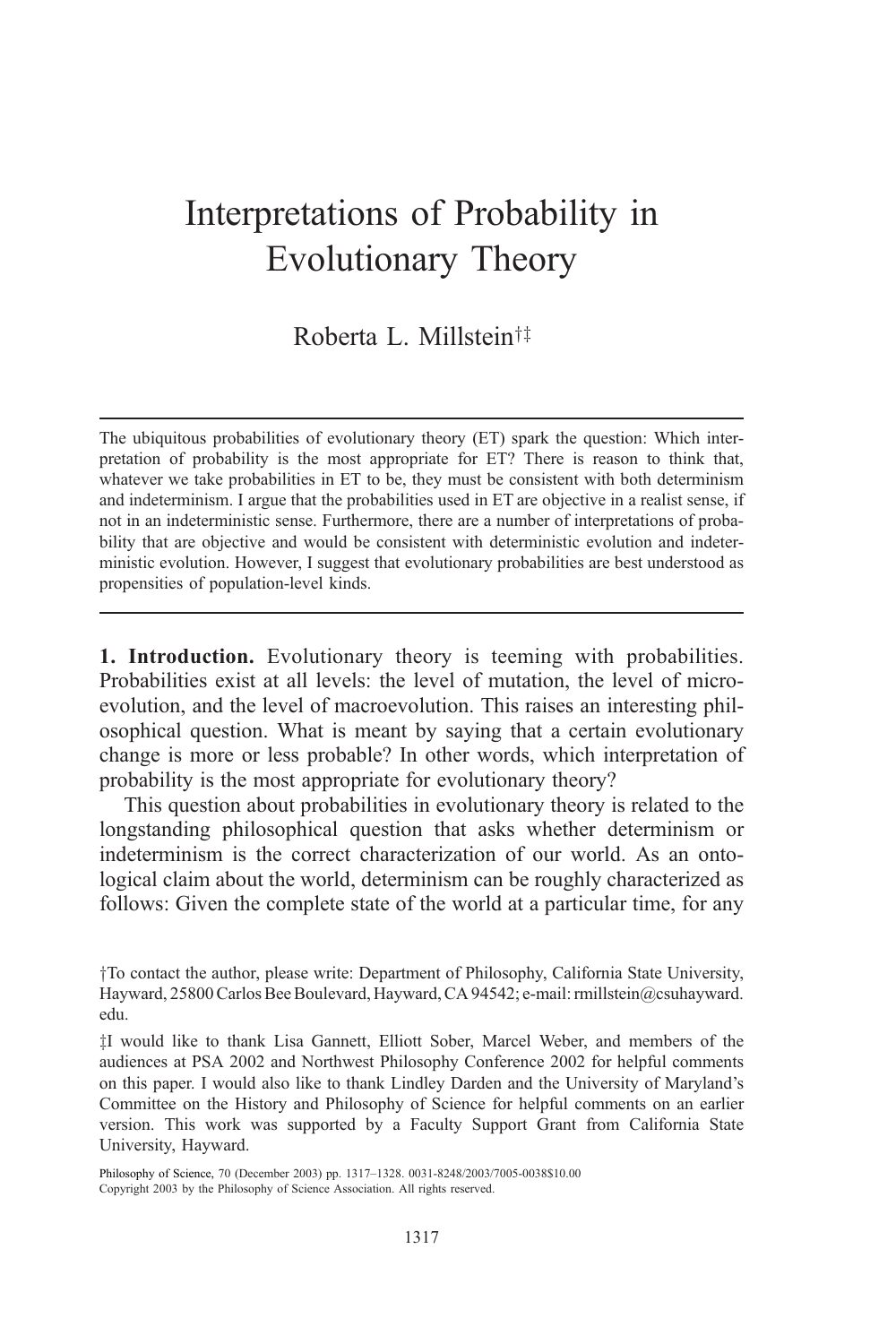future time there is only one possible state. Indeterminism, on the other hand, suggests that given the complete state of the world at a particular time, a future time may have *more* than one possible state.

Quantum mechanics is often interpreted as implying indeterminism at the microlevel. But what about the macrolevel, the level of evolutionary processes in particular? Is that indeterministic, also? Elsewhere, I have argued that we are not currently able answer this question, and that even scientific realists ought to remain agnostic concerning the determinism or indeterminism of evolutionary processes (Millstein 2000). If this argument is correct, it suggests that, whatever we take probabilities in evolutionary theory to be, they should be consistent with both determinism *and* indeterminism. Two other considerations point to the need for an interpretation of probability that is noncommittal with respect to determinism and indeterminism. The first is that, while the determinism question in evolutionary biology is currently a ''hot'' topic among philosophers of biology (see, for example, Brandon and Carson 1996; Graves, Horan, and Rosenberg 1999; Stamos 2001; Glymour 2001), it appears to garner little or no attention from evolutionary biologists. This suggests that the conception of probability at work in evolutionary theory is one that is independent of determinism and indeterminism. Second, both determinists and indeterminists agree that evolution is to some degree indeterministic, differing only as to the extent of the indeterminism (Millstein 2000); however as Weber (2001) argues, even if evolution is indeterministic, it is not plausible to think that all of the statistical behavior is due to indeterminism.

Which interpretations of probability in evolutionary theory are consistent with determinism and indeterminism? Almost any understanding of probability is consistent with indeterminism. However, determinism is the harder case. What sense can be made of probabilities in evolutionary theory if the evolutionary process is deterministic? A number of philosophers have argued that, even if evolutionary processes are deterministic, there still seems to be an important sense in which evolution is objectively probabilistic (Sober 1984; Brandon and Carson 1996; Weber 2001). Yet these arguments, with the exception of Sober's, do not provide fully characterized interpretations of probability under determinism.

In what follows, I contrast ''objective'' probability with ''epistemic'' probability. I then examine several candidate interpretations of probability, focusing on understanding probabilities under evolutionary determinism, with a brief discussion of their application under evolutionary indeterminism at the end. I argue that evolutionary probabilities are best understood as objective propensities of population-level kinds.

A few caveats: I am not trying to decide what the interpretation of probability is—only which one is appropriate for evolutionary theory. It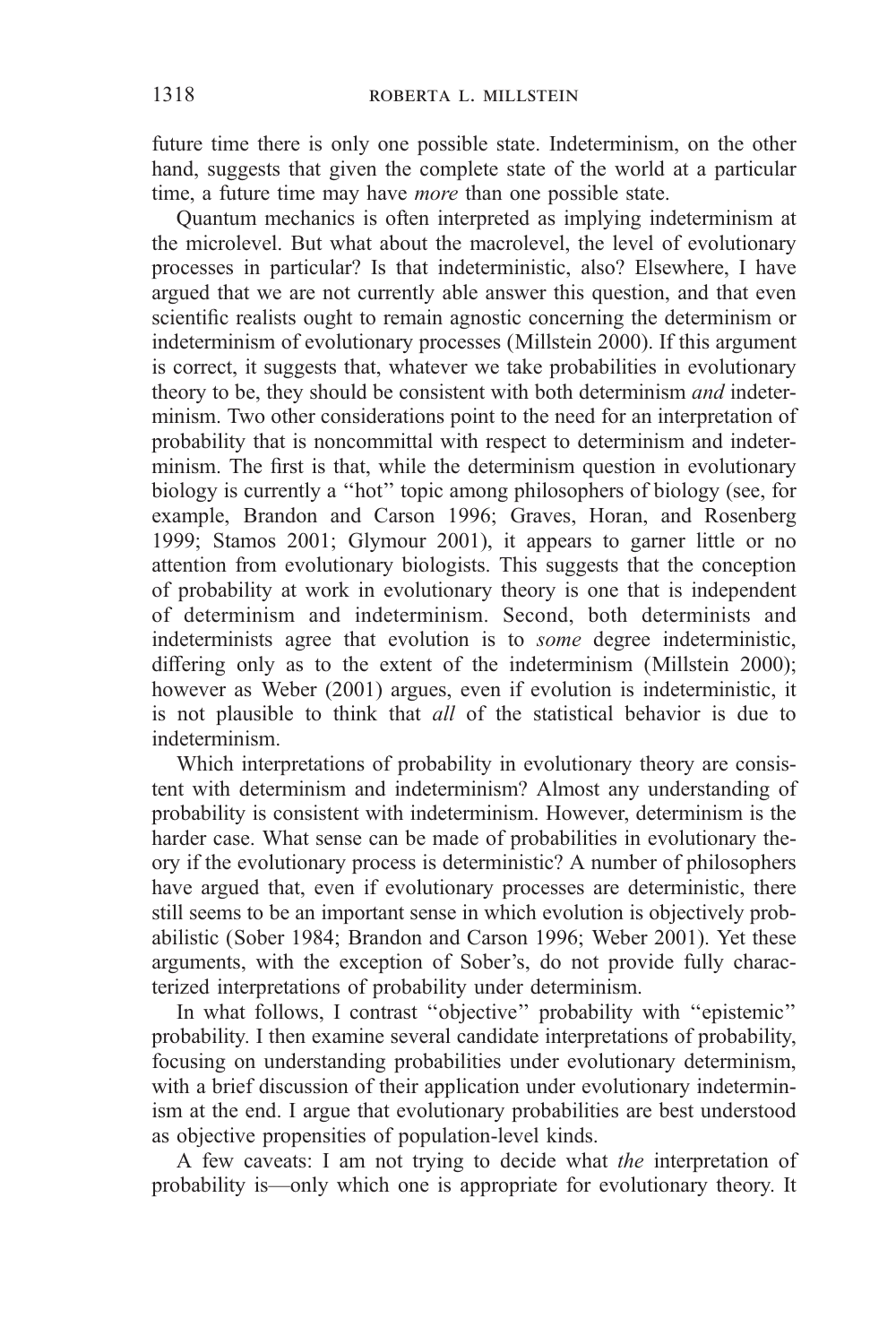may be that certain interpretations of probability are appropriate for certain areas, and different ones for others. Also, my focus here is not to address the well-known issue of the propensity interpretation of fitness—I am seeking to understand the use of probabilities in evolutionary theory more broadly, not to define the notion of fitness. I do this through an examination of random drift, on the assumption that this case can be extrapolated to other areas of evolutionary theory.

2. Probability in Evolutionary Theory—An Example of Random Drift. Let us take a simple case of random drift, occurring in the absence of selection. Random drift (hereafter, "drift") is a random sampling process in the sense that it is a process where physical differences between organisms are causally irrelevant to differences in reproductive success (Millstein 2002). For example, suppose a population of red and brown butterflies has a colorblind predator that cannot distinguish between them—i.e., where the color difference between the two types of butterflies is causally irrelevant to any differences in reproductive success.

In a very large population, we would expect the proportion of red butterflies to brown butterflies to remain relatively constant from generation to generation. However, we would not expect the proportions to remain constant in a small population.

To see this, imagine an urn filled with colored balls where balls are sampled without respect to color. If a large sample of balls were taken, we would expect the frequencies of colored balls in the sample to be very close to the frequencies in the urn. On the other hand, if we only take a small sample of colored balls, our sample may very well have different proportions of colored balls than the urn does. In the same way that the color difference between the balls is causally irrelevant to which ball gets picked, in a population undergoing the process of drift, the physical differences between organisms are causally irrelevant to differences in their reproductive success. So in large populations, as with large urn samples, we would expect gene frequencies to be representative of the parent generation, but in small populations, as with small urn samples, gene frequencies may or may not be representative. Thus, when drift occurs over a number of generations in a small population, gene frequencies may fluctuate, or drift, randomly from generation to generation. Thus, if our population of red and brown butterflies were small, we would expect that the relative proportions of red and brown butterflies would fluctuate from generation to generation.

Biologists have sought to characterize how probable each of the possible transitions is, from one generation to the next. Given the frequency of an allele  $A$  in one generation, we can predict the frequency of  $A$  in the next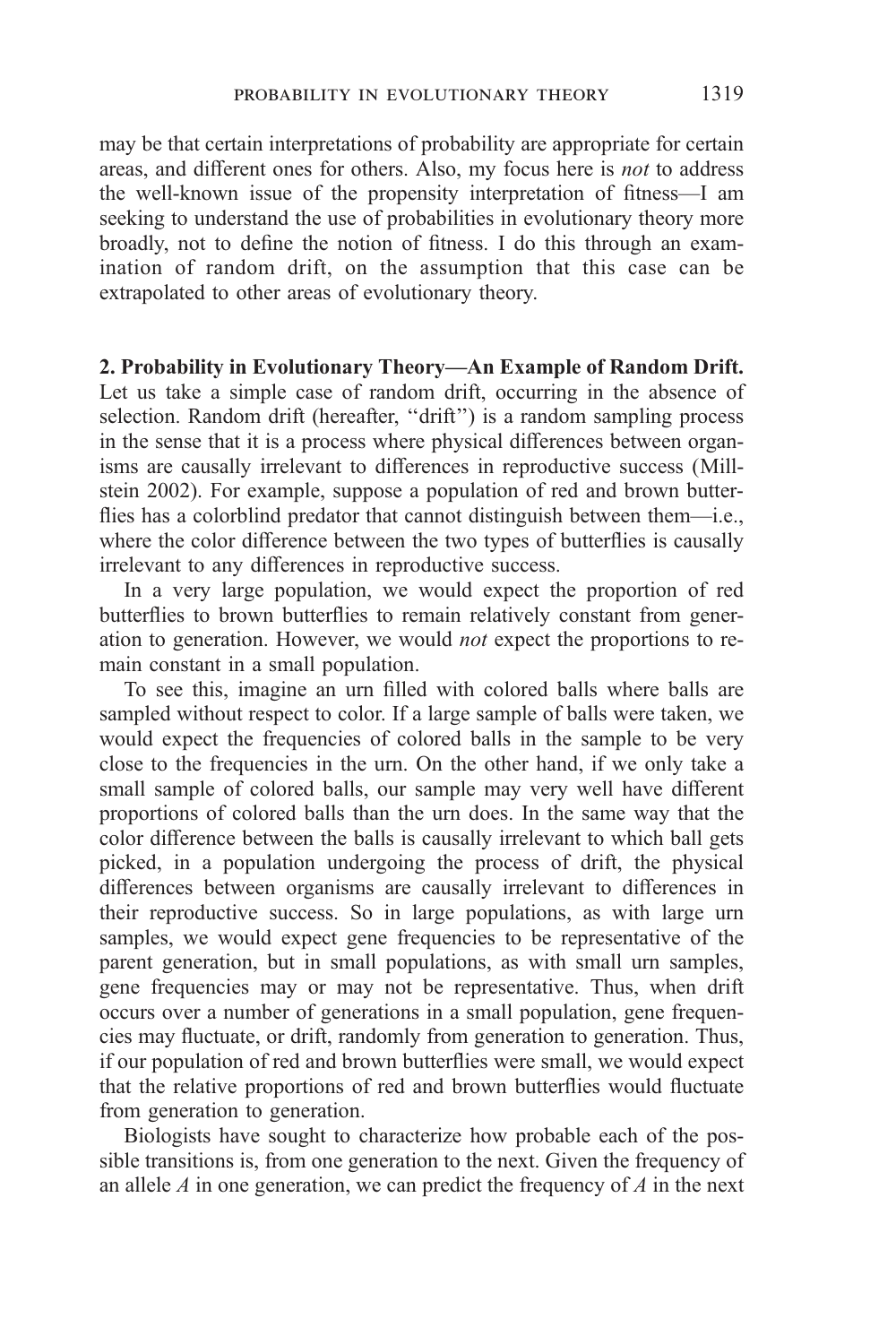generation using the following equation, assuming random sampling as described earlier:<sup>1</sup>

$$
P_{ij} = [(2N)!/(2N-j)!j!] (i/2N) j (1 - i/2N)^{2N-j}
$$

This is known as the *transition probability*—the probability that a population of size N (containing 2N alleles) will go from i alleles of type  $A$ to  $j$  alleles of type  $A$ . For example, if there are 3 individuals in the population and 3 A alleles in the current generation, the probability of decrease to two  $A$  alleles or increase to four  $A$  alleles in the next generation is .234, and the probability that the number of  $A$  alleles will remain constant is .312. In other words, the equation specifies the probabilities of the various possible increases and decreases (or lack thereof) in the number of alleles from one generation to the next.

This transition probability equation is a simple one that takes into account only two factors: the size of the population and its initial frequency. However, biologists create more complex transition probability equations by incorporating additional causal factors (e.g., selection). The question at hand is, how should we understand the probability used in both simple and complex transition probability equations?

3. Epistemic vs. Objective Probability. Philosophers generally divide interpretations of probability into two basic kinds: (1) epistemic (or epistemological) probability—probability that is concerned with the knowledge or beliefs of human beings, and (2) objective (or ontological) probability probability that is a feature of the world (like the sun, the earth, etc.), independent of the knowledge and beliefs of human beings (Gillies 2000, 2).

Using these (not entirely uncontroversial) definitions as a starting point, we can now ask whether the transition probabilities in ET are epistemic or objective—keeping in mind that we are temporally assuming evolutionary determinism. Alexander Rosenberg (1994, ch. 4) has argued that determinism implies that an omniscient being would know every causal factor and know for certain whether a given event (such as an increase in the frequencies of brown butterflies from one generation to the next) would occur or not. An omniscient being in a deterministic world, so his argument goes, would have no need for probabilities. Thus, he concludes, we only use probabilities because we are not omniscient, and therefore our use of probabilities just reflects our ignorance.<sup>2</sup>

<sup>1. &</sup>quot;This formula is simply the *j*th term in the binomial expansion of  $(p + q)^{2N}$  where  $p=i/2N$ and  $q=1-(i/2N)$ " (Roughgarden 1996, 65–66).

<sup>2.</sup> However, Rosenberg no longer believes that ''epistemic probabilities exhaust the statistical character of the theory of natural selection'' (2001, 541).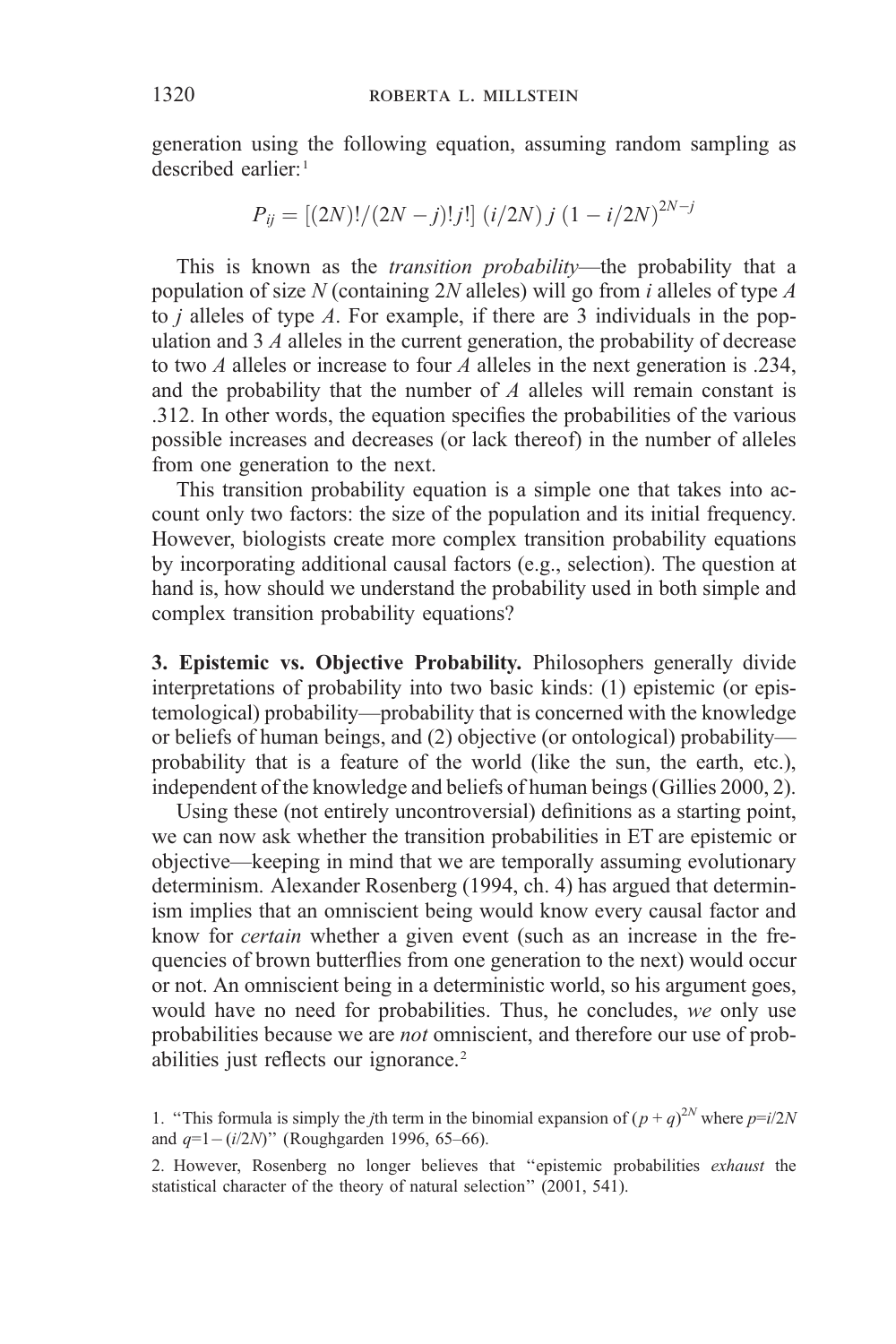However, this ''ignorance'' interpretation overlooks the fact that we are aware of more causal factors than are included in the transition probability equation; for example, we know things about the predator and the color of the butterflies. Thus, we choose to ignore these causal factors, rather than being ignorant of them. In fact, even if we knew *all* the causal factors, we still might choose to use probabilities, as Elliott Sober has argued, because they allow us to compare similar populations to one another, ignoring the "nitty-gritty" causal details of individual populations (1984, ch. 4). Rosenberg, however, insists that Sober's argument shows only that probabilities are explanatorily useful to us, not that they have any objective standing.

I believe that Marcel Weber makes a useful distinction that clarifies the disagreement between Sober and Rosenberg. There are really two issues here, according to Weber, one having to do with explanatory value and one having to do with realism (2001). Weber points out that both philosophers seem to agree that the generalizations afforded by evolutionary probabilities are explanatorily useful—even indispensable, differing only as to whether these probabilities are indispensable exclusively to us, or to an omniscient being as well. But, Weber suggests, this disagreement over explanatory indispensability is not the most important issue—the most important issue is one of realism. Thus, in order to decide whether evolutionary probabilities are objective or not, we need to consider whether they refer to real, physical features of the world. Weber acknowledges that probabilistic descriptions may not be complete, but that is different from saying that they are based on our ignorance. A realist account is not required to be a complete account—no scientific theory is complete. It is enough that the probabilities capture some aspect of reality.

What Weber's arguments illustrate is one sense in which probabilities can be said to be objective: They can be objective in the sense that they refer to real, physical features of the world. Furthermore, I think that part of the problem is that Rosenberg utilizes a different sense of ''objective'' than Weber (and probably Sober) does, and this is illustrated by his claim that ''on the assumption of determinism here in force, the only way probabilities can vary from one is if they are epistemic'' (Rosenberg 1994, 81). This suggests that on Rosenberg's view, either probabilities are objective in an indeterministic sense (given identical initial conditions, more than one outcome is possible, as with radioactive decay), or they are epistemic. But this dichotomy overlooks the alternative meaning of ''objective'' as "realist," a meaning that is implicit in frequency interpretations of probability and even some propensity interpretations of probability (more on this below).

So, then, are evolutionary probabilities objective in a realist sense? In other words, does the model underlying the transition probability equation correspond to reality? Here, we can examine the system and see if it is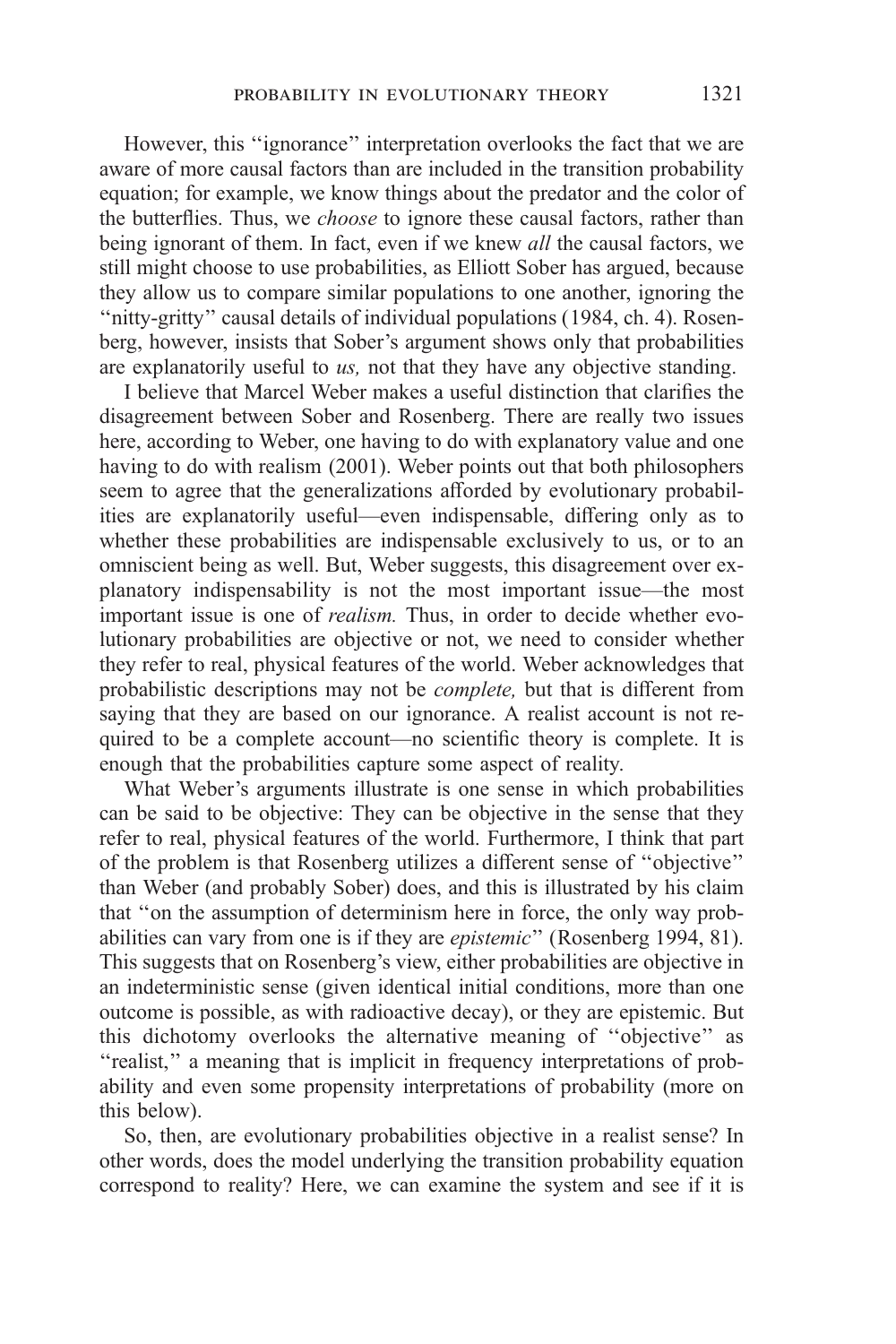consistent with the probability assignment. The model that the probability equation rests on presupposes random sampling. So, we can examine the population and try to find evidence that this is so (for example, is the predator really color-blind, or can it somehow distinguish between the types?). The other way that we can decide if the probability represents a real, physical feature of the world is through testing to see if actual frequencies match the transition probabilities. These are tests that can, and have, been done to demonstrate the realism, and thus the objective probabilities, at work in transition probability equations (see, for example, Dobzhansky and Pavlovsky 1957).

4. Interpretations of Probability in Evolutionary Theory. Objective interpretations of probability tend to be of two kinds: frequentist and propensity. Under frequentist interpretations, probability is the (actual) relative frequency of an event in the long run (or in an infinite sequence or as the frequency approaches a limit). Under propensity interpretations, probability is the physical tendency or disposition of a system to produce a certain kind of outcome.

First, let us consider whether a frequency interpretation will work for transition probability equations. A frequency interpretation rests on identifying the probability with relative frequencies. However, with drift, there is no one frequency with which to identify the probability, whether the frequencies are actual, in the long run, or in an infinite sequence. That is, drift models cannot predict frequencies for any single population; they can only predict frequencies for an ensemble of populations (Hartl and Clark 1989, ch. 2). This is because, as discussed earlier, frequencies may increase, decrease, or remain constant. In an ensemble of populations, eventually each population undergoing drift will go to fixation for *one* of the types, but which type cannot be predicted.

That leaves propensity interpretations, unless we are to develop a third alternative.3 But are propensity interpretations an option, given our (temporary) assumption of determinism? It has sometimes been suggested that propensity interpretations are inconsistent with determinism. This is because the propensity interpretation was developed as a way to account for quantum mechanical probabilities—interpreted as indeterministic probabilities. This is one sense of objective probability. Yet such claims overlook the deterministic propensity accounts already extant in the philosophical literature.

<sup>3.</sup> A possibility I would not want to rule out—Weber (2001), for example, suggests that we define evolutionary probabilities in terms of ensembles. This is an intriguing suggestion that Weber promises to spell out more fully in a future work.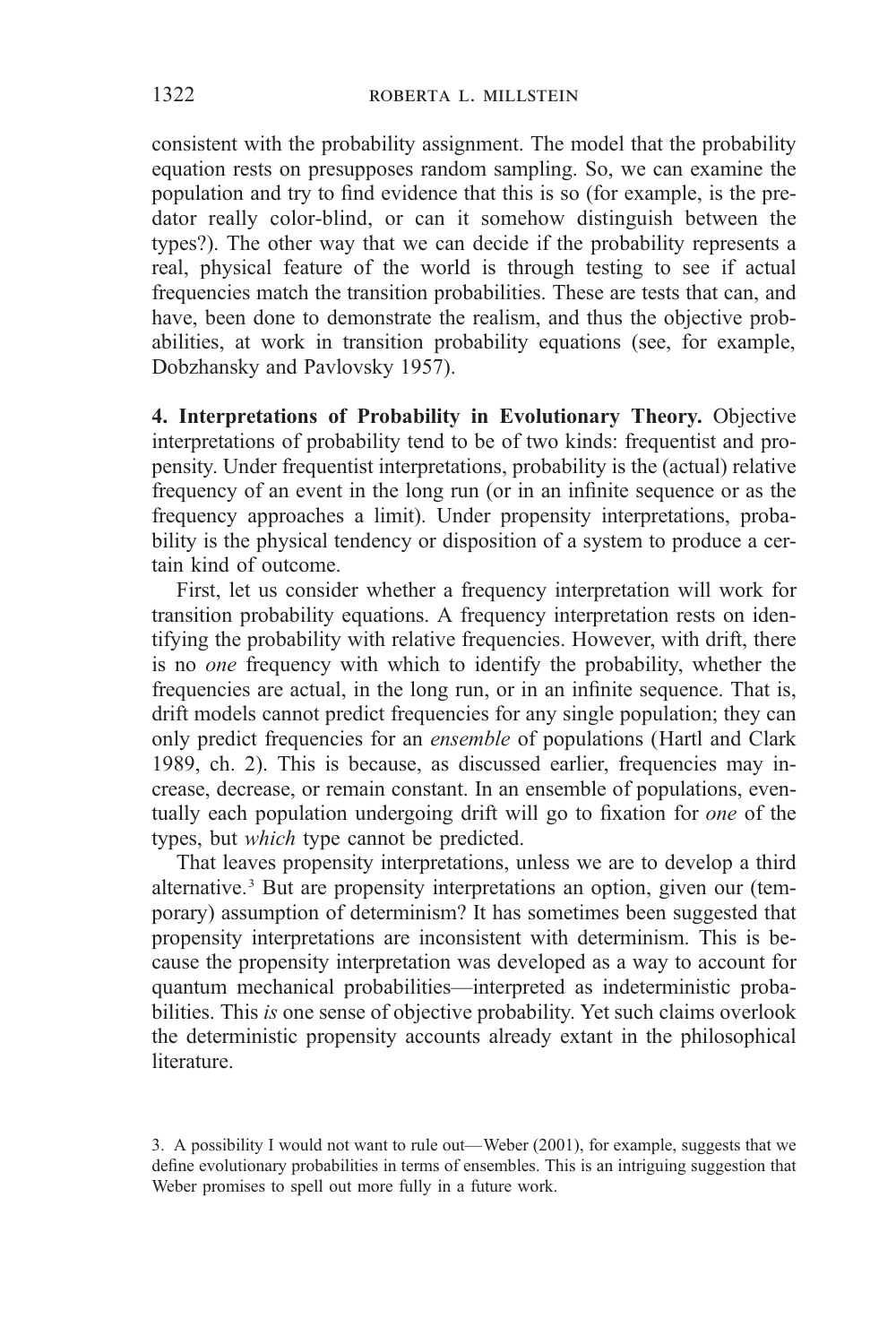One is Ronald Giere's single-case propensity interpretation. By ''singlecase,'' Giere means that propensities adhere to an individual trial (1973). On Giere's view, the propensity of a system to exhibit a certain frequency is absolute in the sense that ''it is no more relative to any description than any other physical characteristics, e.g. mass, specific gravity, or electrical conductivity'' (1973, 473). However, as James Fetzer (1981) argues, this really means that propensity is relative to the complete state of the world at the time of the individual trial. Thus, strictly speaking, on Giere's view deterministic systems exhibit probabilities of 1 or 0 (1973, 475). However, Giere suggests that we treat certain systems (systems that exhibit a distribution of different outcomes in repeated trials even when we have controlled all the variables that we have been able to identify) ''instrumentalistically,'' that is, as if they were indeterministic, even though they are deterministic (1976, 345). Populations undergoing drift, as mentioned earlier, are systems of this kind. This would mean that we consider the probability of the outcome given certain specified properties of the system (in our drift example, the size of the population and its initial frequency), rather than given the complete state of the world. Does relativizing the probability in this way mean that we are abandoning objective probability? Giere denies this, and his denial reflects the characterization of objective probability that was given earlier:

[I]t is correct to say that the propensities we attribute to macroscopic systems are in some sense relative to our knowledge. Yet these instrumentally assigned values are in no direct way a measure of our knowledge or our ignorance of the systems in question. (1976, 346)

In other words, when Giere says that propensities of deterministic systems are to be understood ''instrumentalistically,'' he means only that they are not ''true'' (indeterministic) propensities, not that they are epistemic probabilities. In fact, according to Giere, we may ''even use the propensity interpretation when we do know all the relevant variables, but for some reason do not think it worth the effort to obtain or employ the necessary specific information" (1976, 346). Thus, we may use the transition probability equation, understood as the disposition of a single population to change from one frequency to another in the course of one generation, even when additional information about the butterflies is available, or when we do not think it is worth the effort to obtain the information.

So, rather than being relative to our knowledge, these probabilities are relative to a *particular specification*. But this does not make them "unreal," because, as Popper argues, *all* experimentation is relative to specification (Popper 1967). This is because one can never repeat exactly the same experiment; there will always be at least slight differences between different trials of a given experiment. When we say we are performing the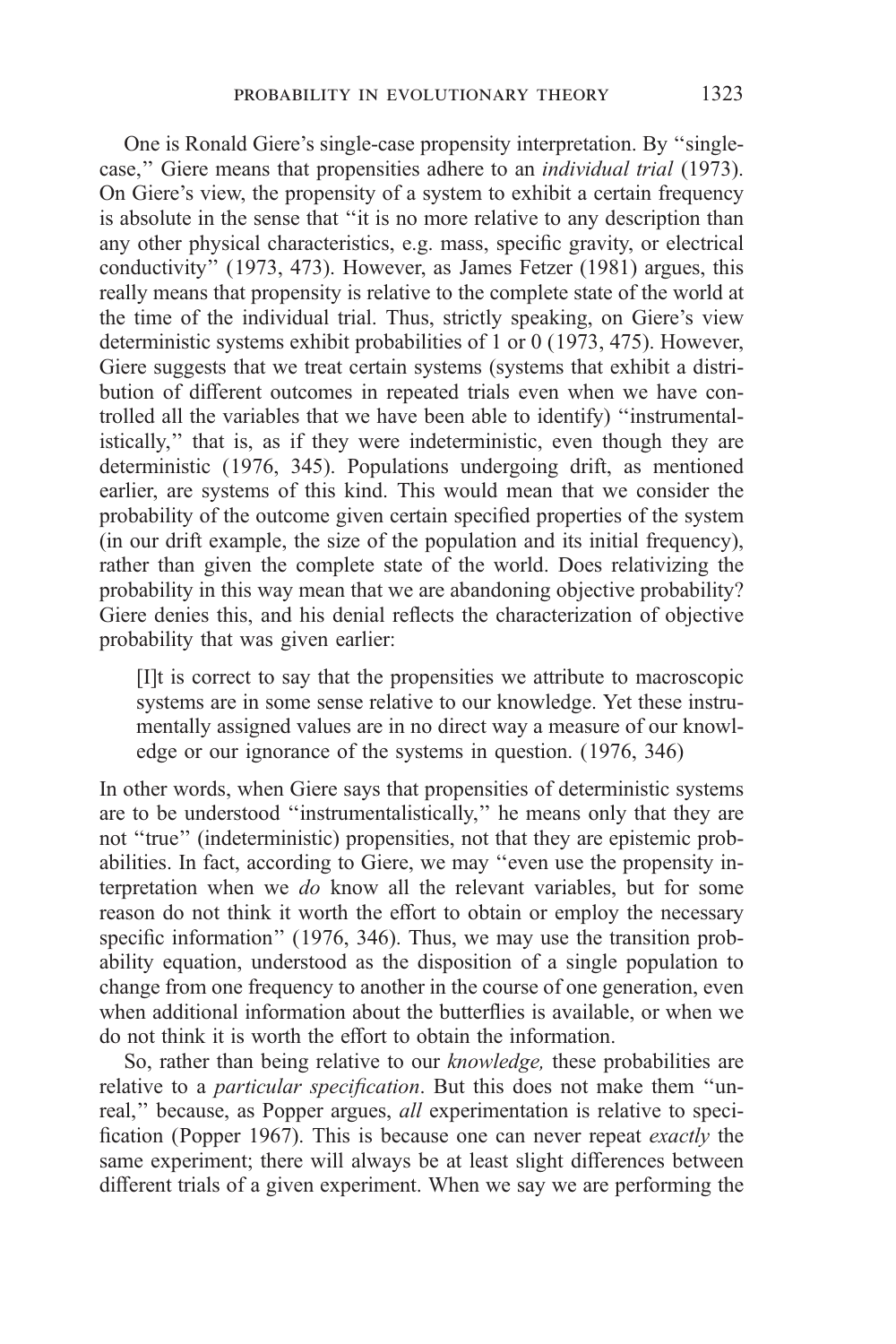"same" experiment, what we really mean is that we are performing an experiment that meets certain specifications—and the results of those experiments are relative to that specification. This relativity to specification holds not just for probabilistic systems, but for nonprobabilistic systems as well, and the results are equally "real" for both kinds of systems. Thus, using Giere's account, transition probabilities can be viewed as instrumental (indeterministic) propensities, but they are objective probabilities nonetheless, in the sense that they refer to real, physical features of the world.

A second possibility for propensity under determinism is to endorse a propensity interpretation that views probabilities as adhering to kinds or classes, rather than to the single case, as on Giere's view.<sup>4</sup> On this view, when we say that a population has a certain probability of changing to (or remaining in) a certain state, what we mean is that *this kind* of population (for example, a population of a certain size, having a certain frequency) has a propensity to undergo a certain kind of change (for example, to a specified frequency).

This, of course, raises the question: what kind of kind? Is any kind (any level or amount of specification) equally good, or is some way the most preferable? In the terms used in the literature of the philosophy of probability, this is known as the ''the problem of the reference class.'' However, my intent here is not to solve this problem, but rather the much more modest goal of determining which way of specifying a reference class is most appropriate for evolutionary theory. There are a number of different possibilities to consider here.

Karl Popper, the most well known defender of the propensity interpretation, seems to endorse ''anything goes'' kinds. On Popper's view, propensities are not inherent in individual things, rather ''they are relational properties of the experimental arrangement—of the conditions we intend to keep constant during repetition'' (1959, 37; emphasis added). The same experimental arrangement, or system, can be characterized in different ways: "Take the tossing of a penny: It may have been thrown 9 feet up. Shall we say or shall we not say that this experiment is repeated if the penny is thrown to a height of 10 feet?'' (1967, 38). Here Popper's question is rhetorical; we might choose to say that it is the same experiment, or we might choose to say that it is a different experiment. Either way is

4. Normally, philosophers distinguish between ''single-case'' propensities and ''long-run'' propensities. Thus, my contrast between ''single-case'' and ''kind'' is somewhat nonstandard. I deviate from the canon here for two reasons: (1) because ''kind'' seems to be the more natural opposite of "single-case," as in the type-token distinction; and (2) in evolutionary theory, one often wishes to speak not in terms of the outcome of many repetitions of a single experiment, but rather the outcomes of an ensemble of different experiments (or, more appropriately, populations).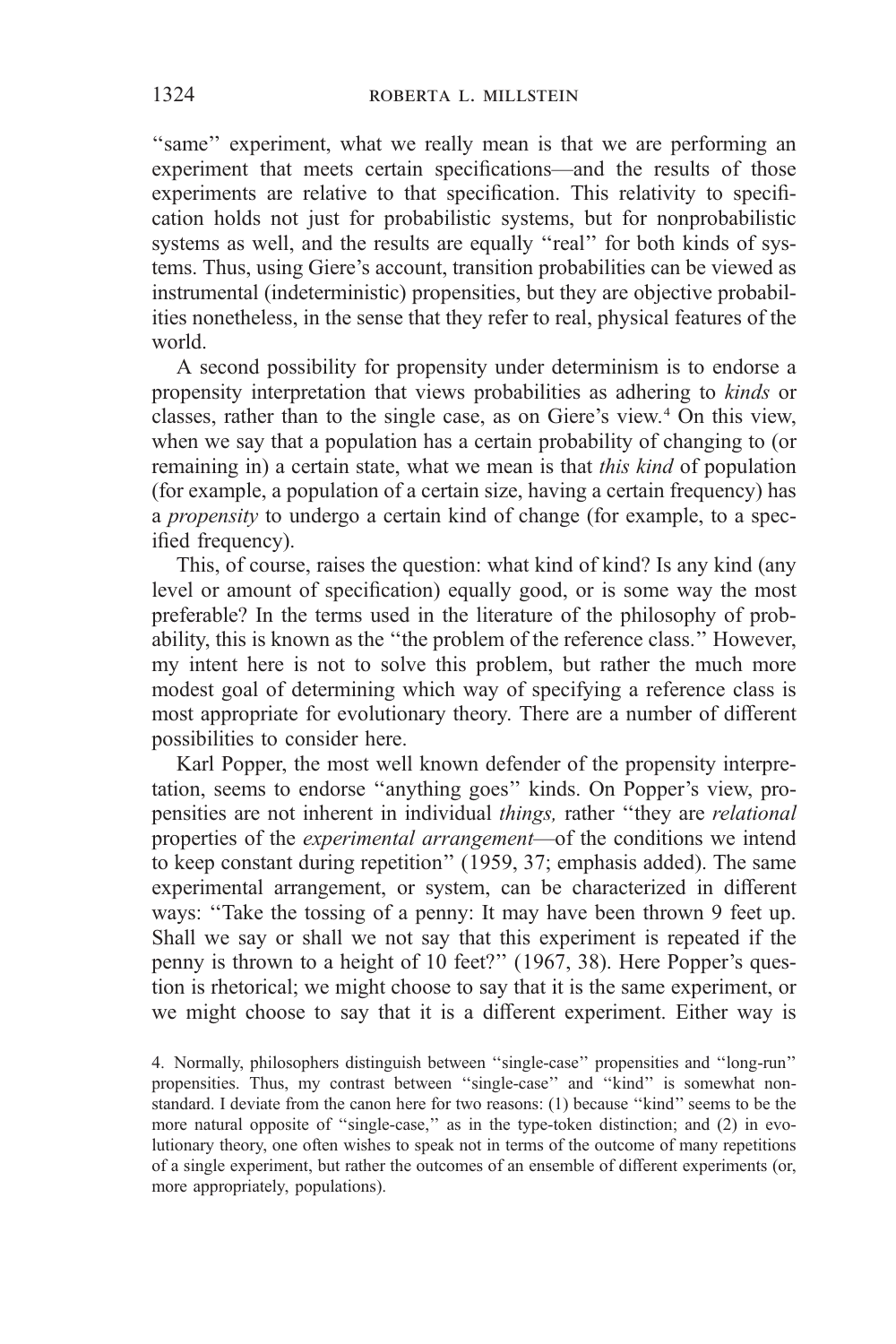equally correct and equally objective. On this kind of view, we could describe populations at many (perhaps infinitely many) different levels of description, being more or less specific (including greater or fewer causal factors), and the resulting probabilities would each be objective, in the sense described earlier—they would capture reality.<sup>5</sup> The one that we choose to use would be a pragmatic matter, depending on the questions that we are trying to answer.

Sober provides a characterization of the propensity interpretation for evolutionary theory that seems sympathetic to the ''anything goes'' position that I attribute to Popper: in discussing the fact that different characterizations lead to different probability assignments, Sober states that ''both [assignments] are correct, and which characterization we use depends on our purposes'' (1984, 130). Thus, I will refer to this position as the Popper/Sober view.

The Popper/Sober view has the advantage of flexibility, but perhaps it is too flexible. Are not some ways of describing populations superior to others? For example, would a characterization that left out the size of the population be as adequate as one that included it (even if the former were useful for some purposes)? As the debate between Wright and Fisher illustrates, the effective population size is a key factor in drift, so perhaps any model that fails to include it is deficient.

Other propensity interpretations of kinds would argue for limitations on the kinds of kinds. One possibility is Fetzer's (1981) version of the propensity interpretation where the kind is specified by all and only the causally relevant factors.<sup>6</sup> Thus, for the evolutionary case, we would need to figure out which factors were causally relevant to the change from one generation to the next, and which were causally irrelevant. The kind of population would be specified by all and only the causally relevant factors. This would include population size and initial frequency at a minimum, but would include also a host of other causally relevant factors, such as the locations of the individual organisms and their interactions with one

5. It should be noted that my interpretation of Popper's views here is controversial in at least two ways. First, some will argue, Popper's propensity interpretation deals with the singlecase, not with kinds—or, to use the more common language, it is a single-case propensity theory, not a long-run propensity theory. Second, it may be argued that Popper's views apply only to indeterministic cases, not to deterministic ones. Yet there is reason to think that Popper was at least ambiguous on these points. See Gillies 2000 for a discussion of Popper's ambiguity on the single-case vs. long-run question, and see Schneider 1994 for an interpretation that supports the view that Popper's arguments do apply to deterministic cases. If the reader still has qualms, he/she can think of these views as being endorsed by the lesserknown philosopher, Popper\*.

6. As with Popper, Fetzer claims to be solving single-case propensities, not propensities of kinds (see previous footnote). If so, then I am borrowing his criterion for other purposes.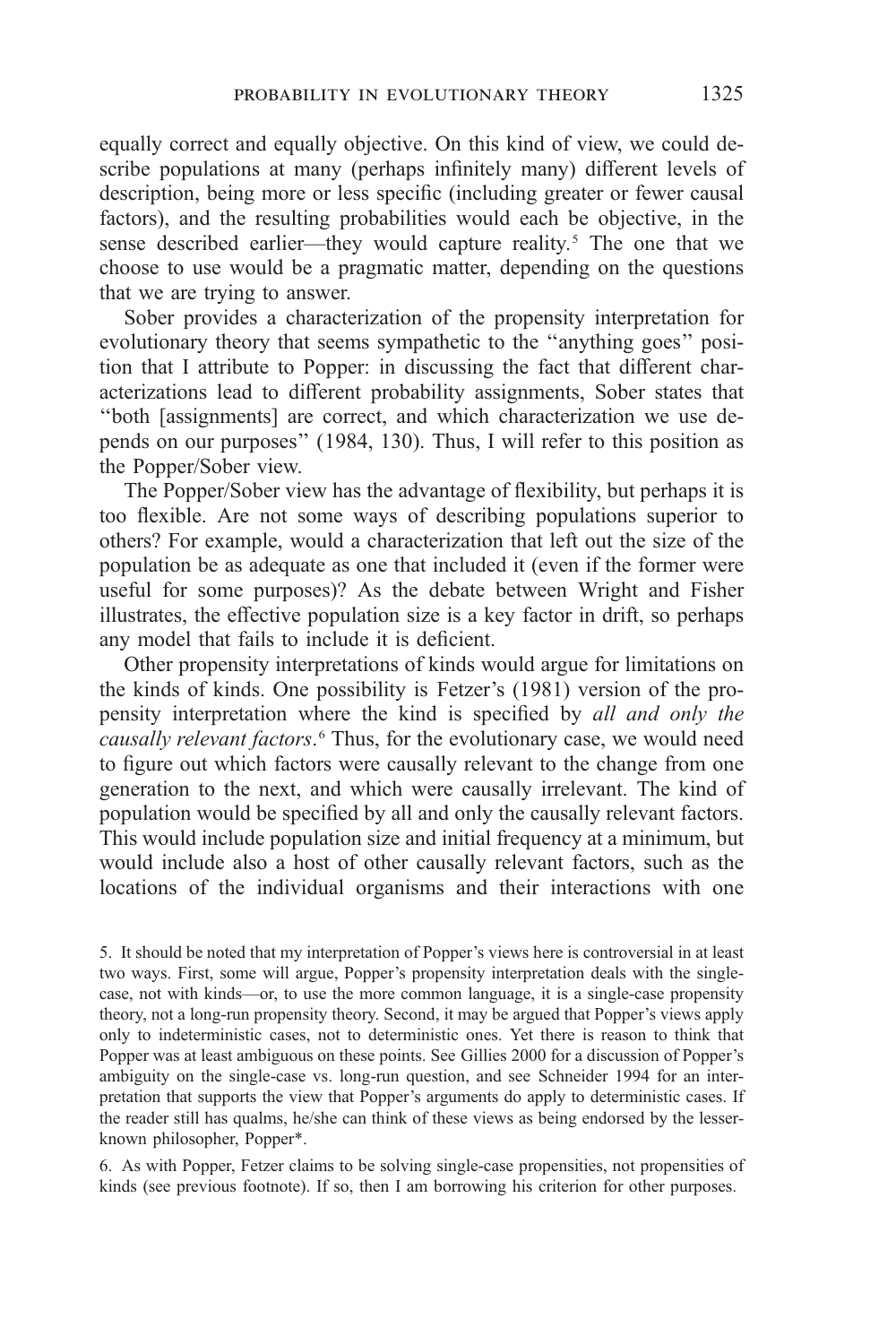another. It would exclude causally irrelevant factors such as the positions of the stars during the generational change in question.

Thus, on this view, the simple transition probability equation described earlier would embody an inadequate characterization of a population because it fails to include all causally relevant factors. Yet this normative conclusion seems overly harsh. The transition probability equation is admittedly a simple model. But it is intentionally so, in part for instructional purposes, but also, as Sober argues, to capture significant biological generalizations. Would a more complicated model be preferable? Probably, for most purposes, and to that end biologists have developed additional models with increasing complexity. However, there is a trade-off; the more causal factors you include in the model, the less general it becomes. The more complex models are more predictively accurate, but they apply to fewer cases and overlook aspects that different populations may have in common.7 In the extreme, where all causal factors are included, the model applies to very few cases; if causal factors like location of organisms are included, the model probably applies to one and only one case.

We might also consider whether there is a distinctively evolutionary way of picking out kinds, and I think that there is. The discipline of population genetics is founded, in part, on the realization that selection, drift, and other evolutionary processes are *population-level* processes. That is, it is not individual organisms that evolve (or undergo selection or drift), it is populations. Thus, population geneticists have sought to identify the causal factors that are common across populations, ignoring nitty-gritty causal details particular to one population (such as the relative locations of organisms within the environment). The transition probability equation described earlier illustrates this way of thinking, implying that populations of a certain size and a certain initial frequency are of a kind. Restricting causal factors to those that operate at the population level provides a useful way of balancing the desire for accuracy with the desire for generality.

5. Conclusion. What can we make of these different ways of characterizing propensity-kinds? The conclusion that I want to emphasize is that any of the possibilities that I have enumerated (Giere, Popper/Sober, Fetzer, and population genetics) provides us with an interpretation of probability that is objective in a realist sense. Thus, the problem is not that there is no way to do it; the problem is, which way is the most preferable? For those that endorse single-case propensities for other reasons and are looking for a unified account, then Giere's account, or some variant, would be the most desirable. For those who reject single-case propensities or who

<sup>7.</sup> See Strevens (ms.) and Weisberg (2003) for further discussion of the tradeoff between precision and generality.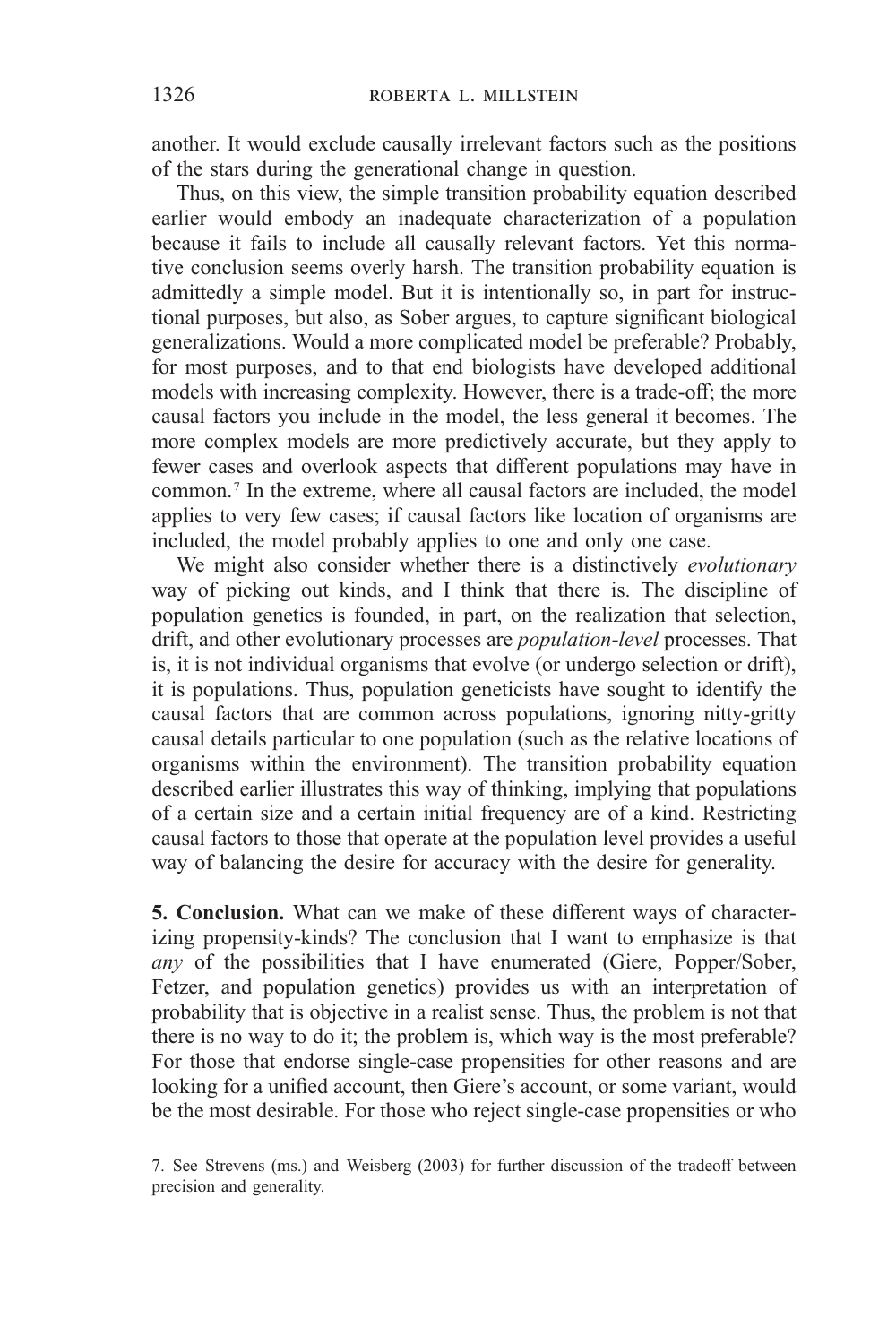are willing to accept that different interpretations may be appropriate in different areas, one of the propensity-kind interpretations provides an objective account. What I have suggested here is that the Popper/Sober view seems too liberal, whereas Fetzer's view is not liberal enough. But these are, perhaps, pragmatic considerations. Still, within an evolutionary context, it is the population-level factors that will make a difference over the long run, not the facts about individual organisms. Thus, understanding evolutionary probabilities as propensities of population-specified kinds provides the long-term perspective on evolutionary processes.

The implications of these arguments are twofold. The first is to urge the point that the use of probabilities in ET does not imply that it is inadequate in some way, or that the probabilities should be dispensed with if we were smarter. The second is to suggest that biologists focus on the causes that operate on the population level. I think, for the most part, that is what they do.

Suppose, however, that what we have granted for the sake of argument throughout this essay is false—that evolutionary processes are in fact indeterministic. As Weber (2001) argues, it is implausible to think that all applications of probability in ET would be the result of this indeterminacy. Rather, some of the observed variance would be due to indeterminacy, and some would be due to the use of probabilities relative to specified kinds (population-level kinds, on my account). Thus, both indeterministic propensity and deterministic propensity would play a role.

## **REFERENCES**

Brandon, Robert, and Scott Carson (1996), ''The Indeterministic Character of Evolutionary Theory: No 'No Hidden Variables' Proof But No Room for Determinism Either'', Philosophy of Science 63: 315–337.

Dobzhansky, Theodosius, and Olga Pavlovsky (1957), ''An Experimental Study of Interaction Between Genetic Drift and Natural Selection'', Evolution 11: 311–319.

Fetzer, James H. (1981), Scientific Knowledge. Dordrecht: D. Reidel.

Giere, Ronald N. (1973), ''Objective Single-Case Probabilities and the Foundations of Statistics'', in Patrick Suppes, L. Henkin, G. Moisil and A. Joja (eds.), Logic, Methodology, and the Philosophy of Science, IV. North-Holland: American Elsevier, 467–483.  $-(1976)$ , "A Laplacean Formal Semantics for Single-Case Propensities", *Journal of* Philosophical Logic 5: 321–353.

Gillies, Donald (2000), Philosophical Theories of Probability. London: Routledge.

Glymour, Bruce (2001), ''Selection, Indeterminism, and Evolutionary Theory'', Philosophy of Science 68: 518–535.

Graves, Leslie, Barbara L. Horan, and Alex Rosenberg (1999), ''Is Indeterminism the Source of the Statistical Character of Evolutionary Theory?'' Philosophy of Science 66: 140–157.

Hartl, Daniel L., and Andrew G. Clark (1989), Principles of Population Genetics, Second Edition. Sunderland, MA: Sinauer.

Millstein, Roberta L. (2000), ''Is the Evolutionary Process Deterministic or Indeterministic? An Argument for Agnosticism'', Presented at the Biennial Meeting of the Philosophy of Science Association, Vancouver, Canada, November 2000, http://hypatia.ss.uci.edu/ lps/psa2k/evolutionary-agnosticism.pdf.